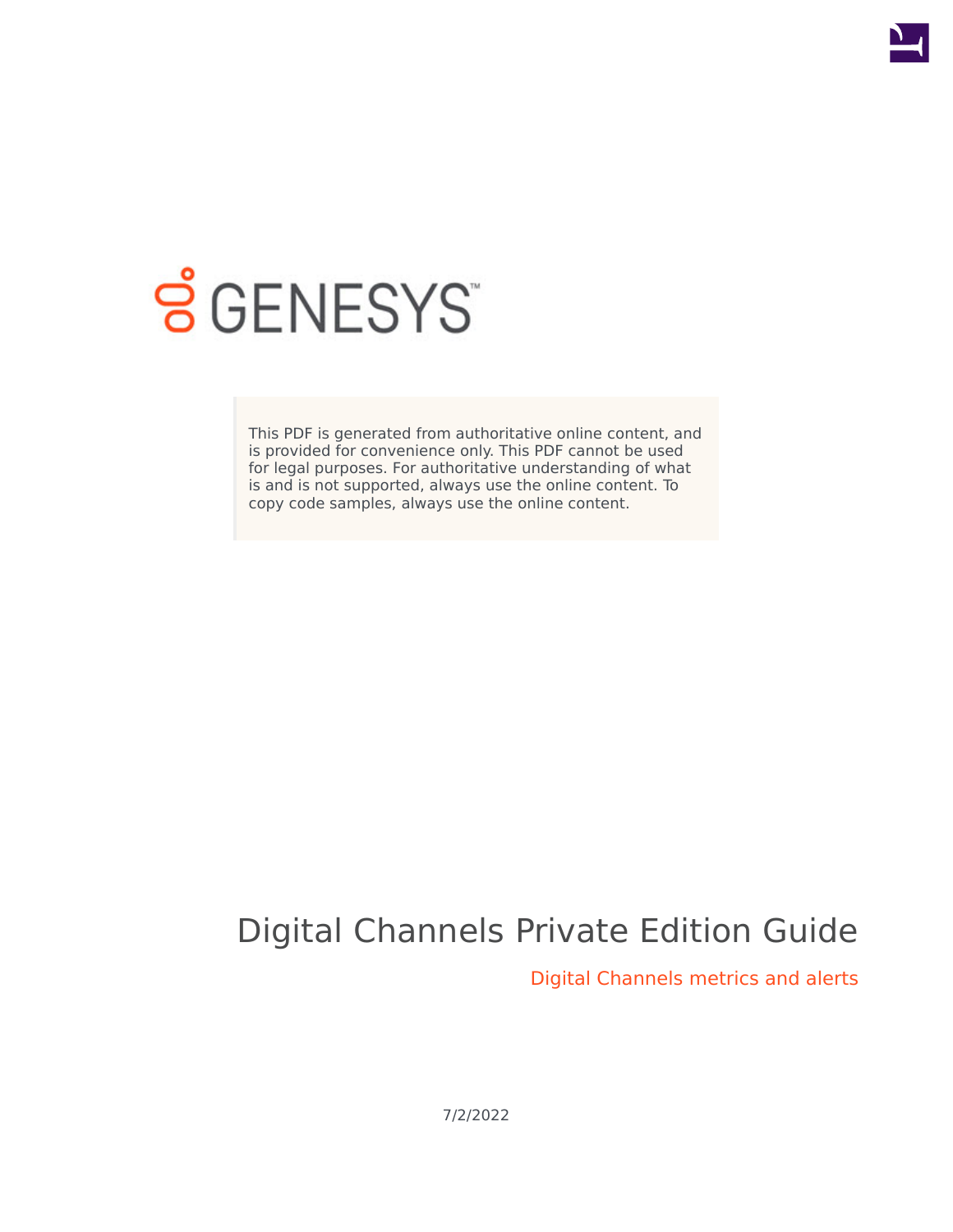Find the metrics Digital Channels exposes and the alerts defined for Digital Channels.

#### **Related documentation:**

#### Contents

•

- 1 [Metrics](#page-2-0)
- 2 [Alerts](#page-6-0)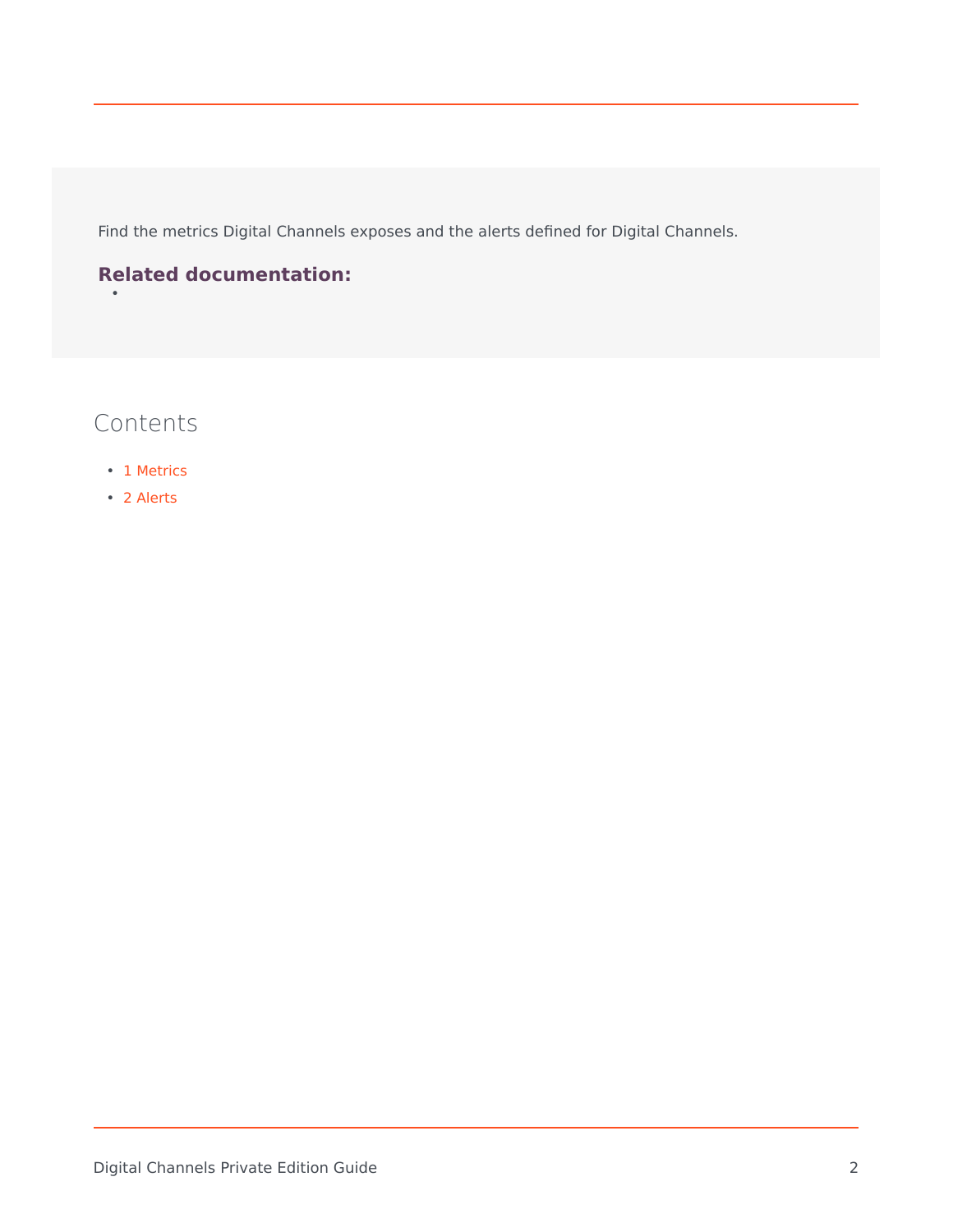| <b>Service</b>   | <b>CRD or</b><br>annotations?                 | <b>Port</b> | <b>Endpoint/Selector</b>                  | <b>Metrics</b><br>update<br>interval |
|------------------|-----------------------------------------------|-------------|-------------------------------------------|--------------------------------------|
| Digital Channels | $Both -$<br>ServiceMonitor<br>and annotations | 4004        | nexus.nexus.svc.cluster.local/<br>metrics | 15 seconds                           |

See details about:

- Digital Channels metrics
- Digital Channels alerts

#### <span id="page-2-0"></span>Metrics

Digital Channels exposes many Genesys-defined metrics. You can query Prometheus directly to see all the available metrics. The metrics documented on this page are likely to be particularly useful. Genesys does not commit to maintain other currently available Digital Channels metrics not documented on this page.

| <b>Metric and description</b>                              | <b>Metric details</b>                                 | <b>Indicator of</b> |  |  |
|------------------------------------------------------------|-------------------------------------------------------|---------------------|--|--|
| nexus_errors_total                                         | Unit:                                                 |                     |  |  |
| The total number of requests that<br>resulted in an error. | <b>Type: Number</b><br>Label:<br>Sample value: 100    |                     |  |  |
| nexus_request_total                                        | Unit:                                                 |                     |  |  |
| The total number of requests.                              | <b>Type: Number</b><br>Label:<br>Sample value: 1000   |                     |  |  |
| nexus_process_resident_memory_Bijtes                       |                                                       |                     |  |  |
| The total byes of memory Digital<br>Channels consumed.     | <b>Type: Number</b><br>Label:<br>Sample value: 100000 |                     |  |  |
| nexus_redis_connections_established                        |                                                       |                     |  |  |
| The current number of established Redis<br>connections.    | <b>Type: Gauge</b><br>Label:<br>Sample value: 0       |                     |  |  |
| nexus_redis_connections_reconnecting                       |                                                       |                     |  |  |
| The current number of reconnecting Redis<br>connections.   | <b>Type: Gauge</b><br>Label:<br>Sample value: 0       |                     |  |  |
| nexus_redis_connections_ready Unit:                        |                                                       |                     |  |  |
| The current number of ready Redis                          | <b>Type: Gauge</b>                                    |                     |  |  |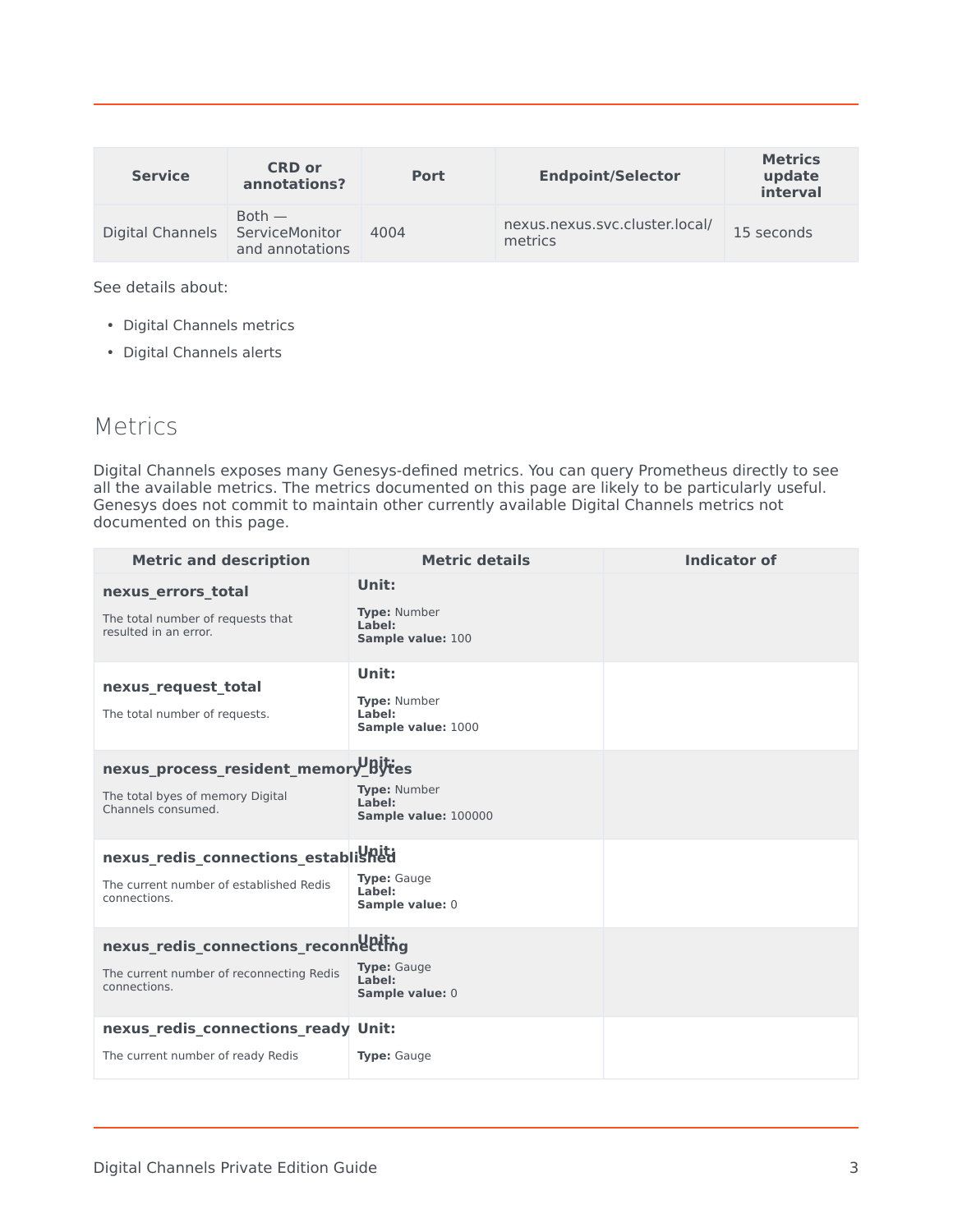| <b>Metric and description</b>                                                | <b>Metric details</b>                                                                                        | <b>Indicator of</b> |  |  |
|------------------------------------------------------------------------------|--------------------------------------------------------------------------------------------------------------|---------------------|--|--|
| connections.                                                                 | Label:<br>Sample value: 1                                                                                    |                     |  |  |
| nexus_redis_duration_until_readynit:                                         |                                                                                                              |                     |  |  |
| The duration until Redis reaches the<br>ready state.                         | <b>Type:</b> Histogram<br>Label: 'le'<br><b>Sample value:</b> 0, 1, 39                                       |                     |  |  |
| nexus_redis_errors_total                                                     | Unit:                                                                                                        |                     |  |  |
| The total number of Redis connection<br>errors.                              | <b>Type:</b> Counter<br>Label:<br>Sample value: 0                                                            |                     |  |  |
| nexus_db_connect_total                                                       | Unit:                                                                                                        |                     |  |  |
| The total number of all database<br>connection requests.                     | <b>Type:</b> Counter<br>Label: 'db'<br><b>Sample value: 1252424, 1457770</b>                                 |                     |  |  |
| nexus_db_disconnect_total                                                    | Unit:                                                                                                        |                     |  |  |
| The total number of all database<br>disconnection requests.                  | <b>Type:</b> Counter<br>Label: 'db'<br><b>Sample value: 1252424, 1457770</b>                                 |                     |  |  |
| nexus_db_request_total                                                       | Unit:                                                                                                        |                     |  |  |
| The total number of all database requests<br>sent.                           | <b>Type:</b> Counter<br>Label: 'db'<br><b>Sample value: 4850730, 5056452</b>                                 |                     |  |  |
| nexus_db_success_total                                                       | Unit:                                                                                                        |                     |  |  |
| The total number of all database requests<br>executed successfully.          | <b>Type:</b> Counter<br>Label: 'db', 'command'<br><b>Sample value: 2307896, 2126805,</b><br>1221394, 1450355 |                     |  |  |
| nexus_db_errors_total                                                        | Unit:                                                                                                        |                     |  |  |
| The total number of all database errors.                                     | <b>Type:</b> Counter<br>Label: 'db', 'code'<br><b>Sample value: 131, 5, 4</b>                                |                     |  |  |
|                                                                              | Unit:                                                                                                        |                     |  |  |
| nexus_db_request_duration_milliseconds<br>The database transaction duration. | Label: 'le', 'db', 'method'<br><b>Sample value: 2290844, 2306385,</b><br>2307241, 2307894                    |                     |  |  |
| iwd_process_cpu_user_seconds_total:                                          |                                                                                                              |                     |  |  |
| The total user CPU time spent, in<br>seconds.                                | <b>Type:</b> counter<br>Label:<br><b>Sample value: 1634045655571</b>                                         |                     |  |  |
| nexus_process_cpu_system_secoddit:total                                      |                                                                                                              |                     |  |  |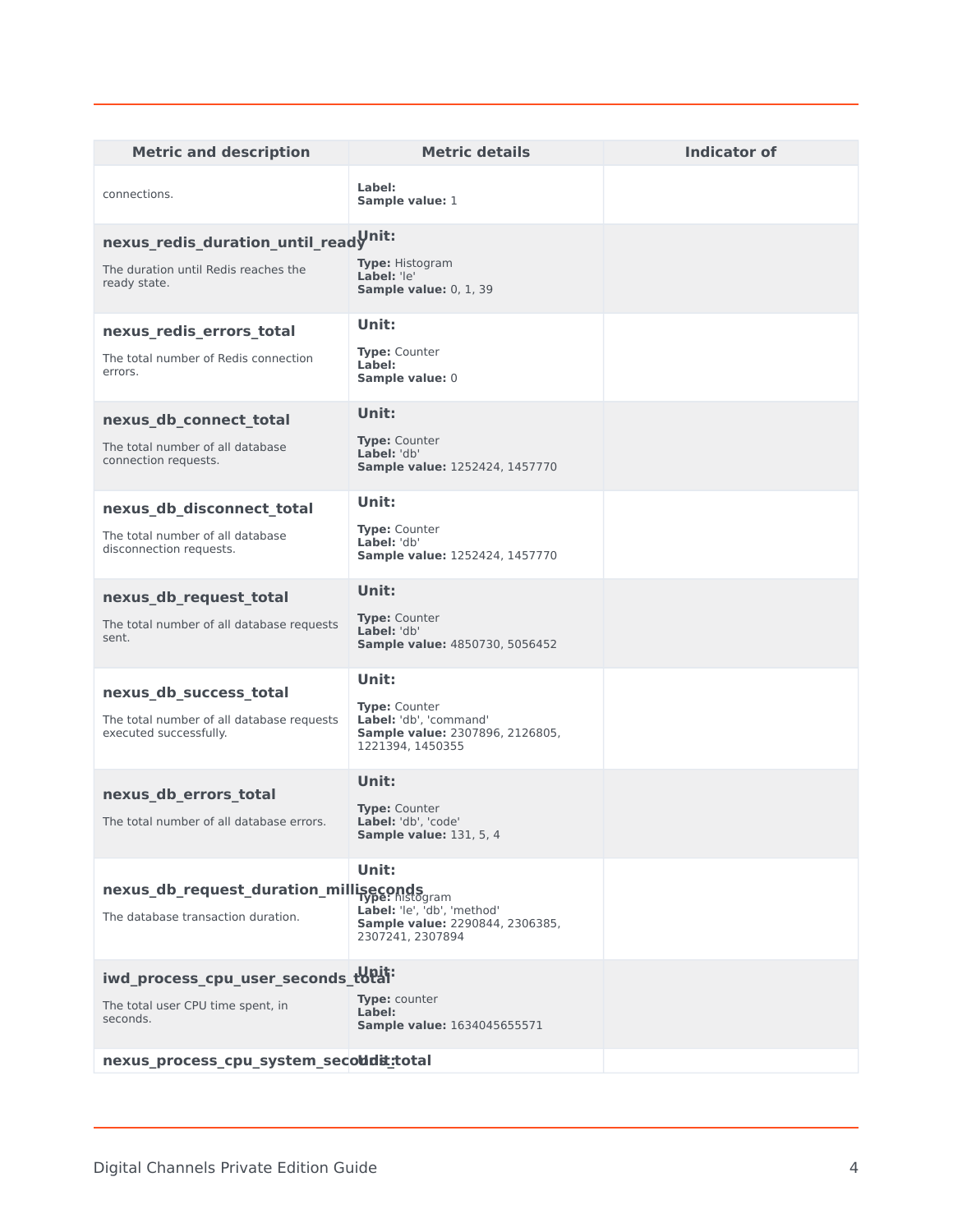| <b>Metric and description</b>                                                                              | <b>Metric details</b>                                                 | <b>Indicator of</b> |
|------------------------------------------------------------------------------------------------------------|-----------------------------------------------------------------------|---------------------|
| The total system CPU time spent, in<br>seconds.                                                            | <b>Type:</b> counter<br>Label:<br><b>Sample value: 1634045655571</b>  |                     |
| nexus_process_cpu_seconds_totalnit:                                                                        |                                                                       |                     |
| The total user and system CPU time<br>spent, in seconds.                                                   | <b>Type:</b> counter<br>Label:<br><b>Sample value: 1634045655571</b>  |                     |
| nexus_process_start_time_secondgit:                                                                        |                                                                       |                     |
| The start time of the process since the<br>Unix epoch, in seconds.                                         | <b>Type:</b> gauge<br>Label:<br><b>Sample value: 1633992102</b>       |                     |
| nexus_process_resident_memory_bytes                                                                        | Unit:                                                                 |                     |
| The resident memory size, in bytes.                                                                        | Type: gauge<br>Label:<br><b>Sample value: 1634045655572</b>           |                     |
| nexus_process_virtual_memory                                                                               | Unit:<br>bytes                                                        |                     |
| The virtual memory size, in bytes.                                                                         | <b>Type:</b> gauge<br>Label:<br><b>Sample value: 1634045655572</b>    |                     |
| nexus_process_heap_bytes                                                                                   | Unit:                                                                 |                     |
| The process heap size, in bytes.                                                                           | <b>Type:</b> gauge<br>Label:<br><b>Sample value: 1634045655572</b>    |                     |
| nexus_process_open_fds                                                                                     | Unit:                                                                 |                     |
| The number of open file descriptors.                                                                       | <b>Type:</b> gauge<br>Label:<br><b>Sample value: 1634045655572</b>    |                     |
| nexus_process_max_fds                                                                                      | Unit:                                                                 |                     |
| The maximum number of open file<br>descriptors.                                                            | <b>Type:</b> gauge<br>Label:<br><b>Sample value: 197176</b>           |                     |
| iwd nodejs eventloop lag seconds                                                                           | Unit:                                                                 |                     |
| The Node.js event loop lag, in seconds.                                                                    | <b>Type:</b> gauge<br>Label:<br><b>Sample value: 1634045655572</b>    |                     |
| nexus_nodejs_active_handles                                                                                | Unit:                                                                 |                     |
| The number of active libuv handles,<br>grouped by handle type. Every handle<br>type is a $C++$ class name. | <b>Type:</b> gauge<br>Label: 'type'<br><b>Sample value: 17, 1, 69</b> |                     |
| nexus_nodejs_active_handles_tothit:                                                                        |                                                                       |                     |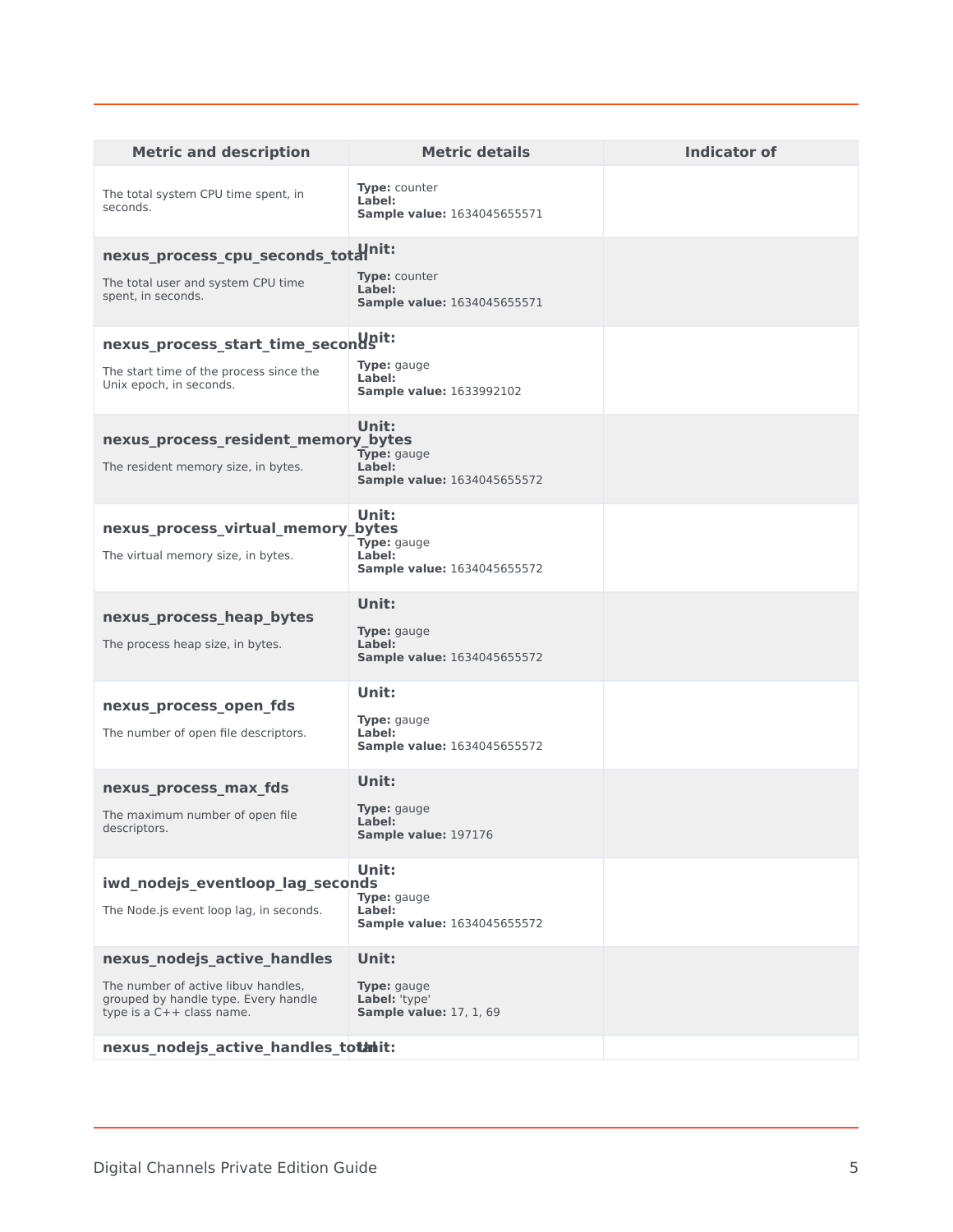| <b>Metric and description</b>                                                                                 | <b>Metric details</b>                                                                                | <b>Indicator of</b> |
|---------------------------------------------------------------------------------------------------------------|------------------------------------------------------------------------------------------------------|---------------------|
| The total number of active libuv handles.                                                                     | <b>Type:</b> gauge<br>Label:<br><b>Sample value: 1634045655572</b>                                   |                     |
| nexus_nodejs_active_requests                                                                                  | Unit:                                                                                                |                     |
| The number of active libuv requests,<br>grouped by request type. Every request<br>type is a $C++$ class name. | <b>Type:</b> gauge<br>Label: 'type'<br>Sample value: 2                                               |                     |
| nexus_nodejs_active_requests_total<br>The total number of active libuv requests.                              | Unit:<br><b>Type:</b> gauge<br>Label:<br><b>Sample value: 1634045655572</b>                          |                     |
| nexus_nodejs_heap_size_total_byteit:                                                                          |                                                                                                      |                     |
| The process heap size from Node.js, in<br>bytes.                                                              | <b>Type:</b> gauge<br>Label:<br><b>Sample value: 1634045655572</b>                                   |                     |
| nexus_nodejs_heap_size_used_bytet:                                                                            |                                                                                                      |                     |
| The process heap size used from Node.js,<br>in bytes.                                                         | <b>Type:</b> gauge<br>Label:<br><b>Sample value: 1634045655572</b>                                   |                     |
| nexus_nodejs_external_memory_bytes                                                                            |                                                                                                      |                     |
| The Node.js external memory size, in<br>bytes.                                                                | <b>Type:</b> gauge<br>Label:<br><b>Sample value: 1634045655572</b>                                   |                     |
| nexus_nodejs_heap_space_size_total_bytes                                                                      | Unit:                                                                                                |                     |
| The process heap space size total from<br>Node.js, in bytes.                                                  | <b>Type:</b> gauge<br>Label: 'space'<br><b>Sample value:</b> 262144, 16777216,<br>130428928, 6721536 |                     |
| nexus_nodejs_heap_space_size_used_bytes                                                                       | Unit:                                                                                                |                     |
| The process heap space size used from<br>Node.js in bytes.                                                    | <b>Type:</b> gauge<br>Label: 'space'<br><b>Sample value: 32808, 1479672,</b><br>92634792, 4852384    |                     |
| nexus_nodejs_heap_space_size_available_bytes                                                                  | Unit:                                                                                                |                     |
| The process heap space size available<br>from Node.js, in bytes.                                              | <b>Type:</b> gauge<br>Label: 'space'<br>Sample value: 0, 6899976, 37040456,<br>1542496               |                     |
| nexus nodejs version info                                                                                     | Unit:                                                                                                |                     |
| Node.js version information.                                                                                  | <b>Type:</b> gauge<br>Label: 'version', 'major', 'minor', 'patch'<br>Sample value: 1                 |                     |